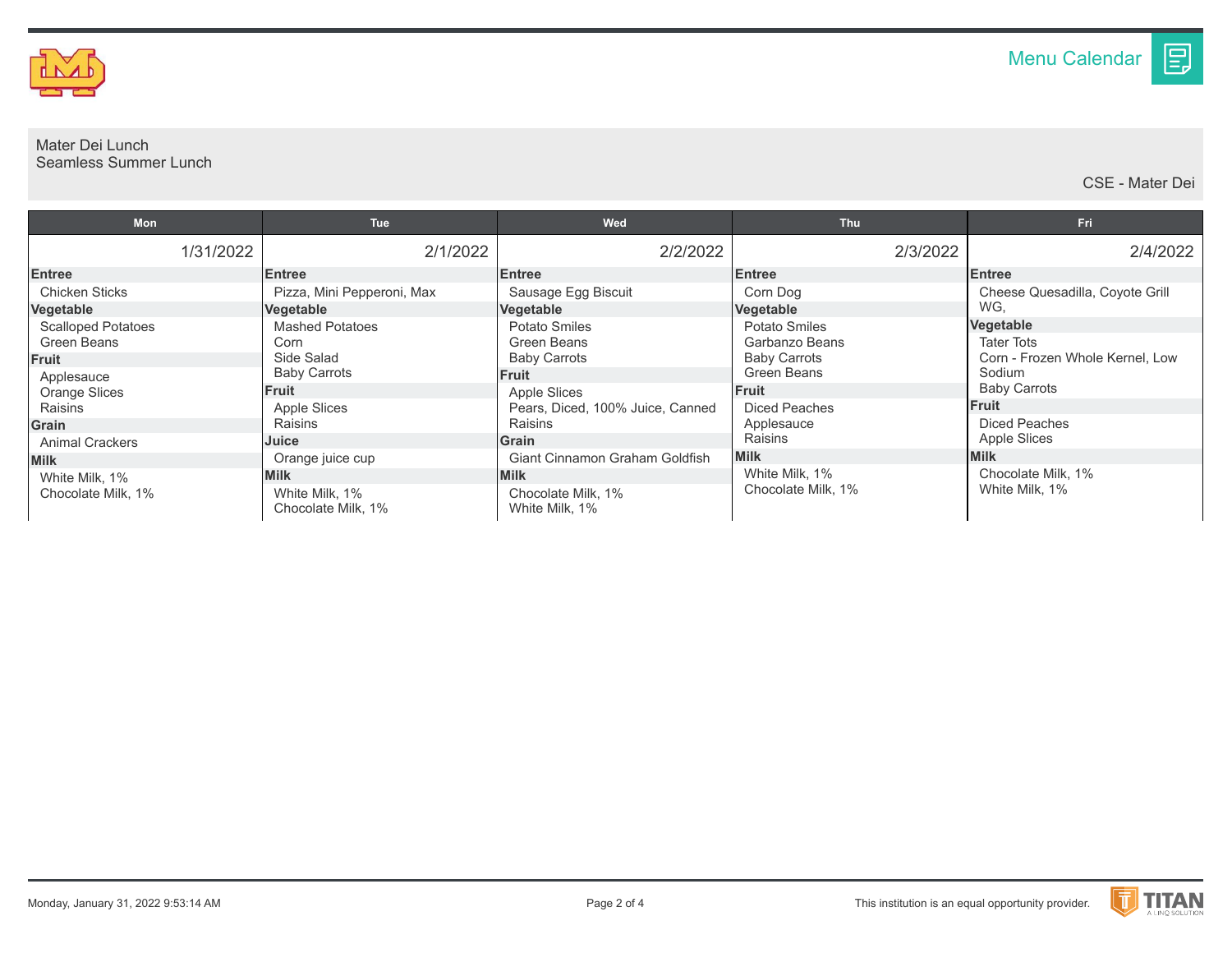

图

| Mon                                                                                                                                                                                                                                                                                                              | <b>Tue</b>                                                                                                                                                                                                                                                                                                                                     | Wed                                                                                                                                                                                                                                                                                                                                             | <b>Thu</b>                                                                                                                                                                                                                                                                                         | <b>Fri</b>                                                                                                                                                                                                                                                                                                             |  |
|------------------------------------------------------------------------------------------------------------------------------------------------------------------------------------------------------------------------------------------------------------------------------------------------------------------|------------------------------------------------------------------------------------------------------------------------------------------------------------------------------------------------------------------------------------------------------------------------------------------------------------------------------------------------|-------------------------------------------------------------------------------------------------------------------------------------------------------------------------------------------------------------------------------------------------------------------------------------------------------------------------------------------------|----------------------------------------------------------------------------------------------------------------------------------------------------------------------------------------------------------------------------------------------------------------------------------------------------|------------------------------------------------------------------------------------------------------------------------------------------------------------------------------------------------------------------------------------------------------------------------------------------------------------------------|--|
| 2/7/2022                                                                                                                                                                                                                                                                                                         | 2/8/2022                                                                                                                                                                                                                                                                                                                                       | 2/9/2022                                                                                                                                                                                                                                                                                                                                        | 2/10/2022                                                                                                                                                                                                                                                                                          | 2/11/2022                                                                                                                                                                                                                                                                                                              |  |
| <b>Entree</b><br>Italian Chicken<br>Vegetable<br><b>Steamed Broccoli</b><br><b>Baby Carrots</b><br><b>Fruit</b><br><b>Diced Peaches</b><br>Applesauce<br>Juice<br>Apple juice cup<br>Grain<br><b>Buttered Rotini Noodles</b><br><b>Animal Crackers</b><br><b>Milk</b><br>White Milk, 1%<br><b>Chocolate Milk</b> | <b>Entree</b><br>Papa John's Pepperoni Pizza<br>Vegetable<br><b>Mashed Potatoes</b><br><b>Baby Carrots</b><br>Corn - Frozen Whole Kernel, Low<br>Sodium<br>Fruit<br><b>Apple Slices</b><br>Pears, Diced, 100% Juice, Canned<br><b>Orange Slices</b><br>Raisins<br>Juice<br>Orange Juice<br><b>Milk</b><br>Chocolate Milk. 1%<br>White Milk, 1% | <b>Entree</b><br>Spaghetti w/ Meat Sauce<br>Vegetable<br><b>Green Beans</b><br><b>Baby Carrots</b><br>Potato Smiles<br><b>Fruit</b><br><b>Apple Slices</b><br>Applesauce<br>Raisins<br><b>Diced Peaches</b><br><b>Diced Pears</b><br><b>Orange Slices</b><br>Juice<br>Orange Juice<br>Grain<br><b>Animal Crackers</b><br>Dinner Rolls, WG Wheat | <b>Entree</b><br><b>Super Nachos</b><br>Vegetable<br><b>Potato Smiles</b><br><b>Refried Beans</b><br><b>Baby Carrots</b><br>Fruit<br><b>Diced Peaches</b><br><b>Apple Slices</b><br>Raisins<br>Grain<br>Tostitos Mini Rounds Tortilla Chips<br><b>Milk</b><br>White Milk, 1%<br>Chocolate Milk, 1% | <b>Entree</b><br>Cheeseburger<br>Vegetable<br>Spicy Fries, Redstone<br>Canyon, McCain<br><b>Baked Beans</b><br><b>Baby Carrots</b><br><b>Fruit</b><br><b>Diced Pears</b><br>Orange, fresh sliced<br>Juice<br>Apple juice cup<br>Grain<br><b>Animal Crackers</b><br><b>Milk</b><br>Chocolate Milk, 1%<br>White Milk, 1% |  |
| 2/14/2022                                                                                                                                                                                                                                                                                                        | 2/15/2022                                                                                                                                                                                                                                                                                                                                      | <b>Milk</b><br>White Milk, 1%<br>Chocolate Milk, 1%<br>2/16/2022                                                                                                                                                                                                                                                                                | 2/17/2022                                                                                                                                                                                                                                                                                          | 2/18/2022                                                                                                                                                                                                                                                                                                              |  |
| <b>Entree</b>                                                                                                                                                                                                                                                                                                    | <b>Entree</b>                                                                                                                                                                                                                                                                                                                                  | <b>Entree</b>                                                                                                                                                                                                                                                                                                                                   | <b>Entree</b>                                                                                                                                                                                                                                                                                      | <b>Entree</b>                                                                                                                                                                                                                                                                                                          |  |
| Breaded Chicken Patty on Bun                                                                                                                                                                                                                                                                                     | Papa John's Pepperoni Pizza                                                                                                                                                                                                                                                                                                                    | Mini Corn Dogs                                                                                                                                                                                                                                                                                                                                  | Chicken on the Beach/ Chips                                                                                                                                                                                                                                                                        | Cheeseburger                                                                                                                                                                                                                                                                                                           |  |
| Vegetable                                                                                                                                                                                                                                                                                                        | Vegetable                                                                                                                                                                                                                                                                                                                                      | Uncrustable Grape 2.6 oz                                                                                                                                                                                                                                                                                                                        | Vegetable                                                                                                                                                                                                                                                                                          | Vegetable                                                                                                                                                                                                                                                                                                              |  |
| <b>Tater Tots</b><br><b>Steamed Broccoli</b><br><b>Baby Carrots</b><br>Fruit                                                                                                                                                                                                                                     | <b>Mashed Potatoes</b><br><b>Baby Carrots</b><br>Corn - Frozen Whole Kernel, Low<br>Sodium<br>Fruit                                                                                                                                                                                                                                            | Mozzarella String Cheese<br>Vegetable<br>Potato Smiles<br><b>Green Beans</b><br><b>Baby Carrots</b>                                                                                                                                                                                                                                             | <b>Green Beans</b><br><b>Baby Carrots</b><br><b>Refried Beans</b><br>Fruit                                                                                                                                                                                                                         | <b>Spicy Fries, Redstone</b><br>Canyon, McCain<br><b>Baked Beans</b><br><b>Baby Carrots</b><br><b>Fruit</b>                                                                                                                                                                                                            |  |
| <b>Diced Peaches</b><br>Raisins<br><b>Orange Slices</b><br>Juice                                                                                                                                                                                                                                                 | <b>Apple Slices</b><br>Pears, Diced, 100% Juice, Canned<br><b>Orange Slices</b><br>Raisins                                                                                                                                                                                                                                                     | <b>Fruit</b><br><b>Apple Slices</b><br>Pears, Diced, 100% Juice, Canned<br>Raisins                                                                                                                                                                                                                                                              | <b>Apple Slices</b><br>Applesauce<br>Raisins<br><b>Diced Peaches</b><br><b>Diced Pears</b>                                                                                                                                                                                                         | <b>Diced Pears</b><br>Orange, fresh sliced<br>Juice                                                                                                                                                                                                                                                                    |  |
| Apple juice cup                                                                                                                                                                                                                                                                                                  |                                                                                                                                                                                                                                                                                                                                                | Grain                                                                                                                                                                                                                                                                                                                                           | <b>Orange Slices</b>                                                                                                                                                                                                                                                                               | Apple juice cup                                                                                                                                                                                                                                                                                                        |  |
| <b>Milk</b><br>White Milk, 1%<br>Chocolate Milk, 1%                                                                                                                                                                                                                                                              | Juice<br>Orange Juice<br><b>Milk</b><br>Chocolate Milk, 1%<br>White Milk, 1%                                                                                                                                                                                                                                                                   | Giant Cinnamon Graham Goldfish<br><b>Milk</b><br>Chocolate Milk, 1%<br>White Milk, 1%                                                                                                                                                                                                                                                           | Juice<br>Orange Juice<br><b>Milk</b><br>White Milk, 1%<br>Chocolate Milk, 1%                                                                                                                                                                                                                       | Grain<br><b>Animal Crackers</b><br><b>Milk</b><br>Chocolate Milk, 1%<br>White Milk, 1%                                                                                                                                                                                                                                 |  |